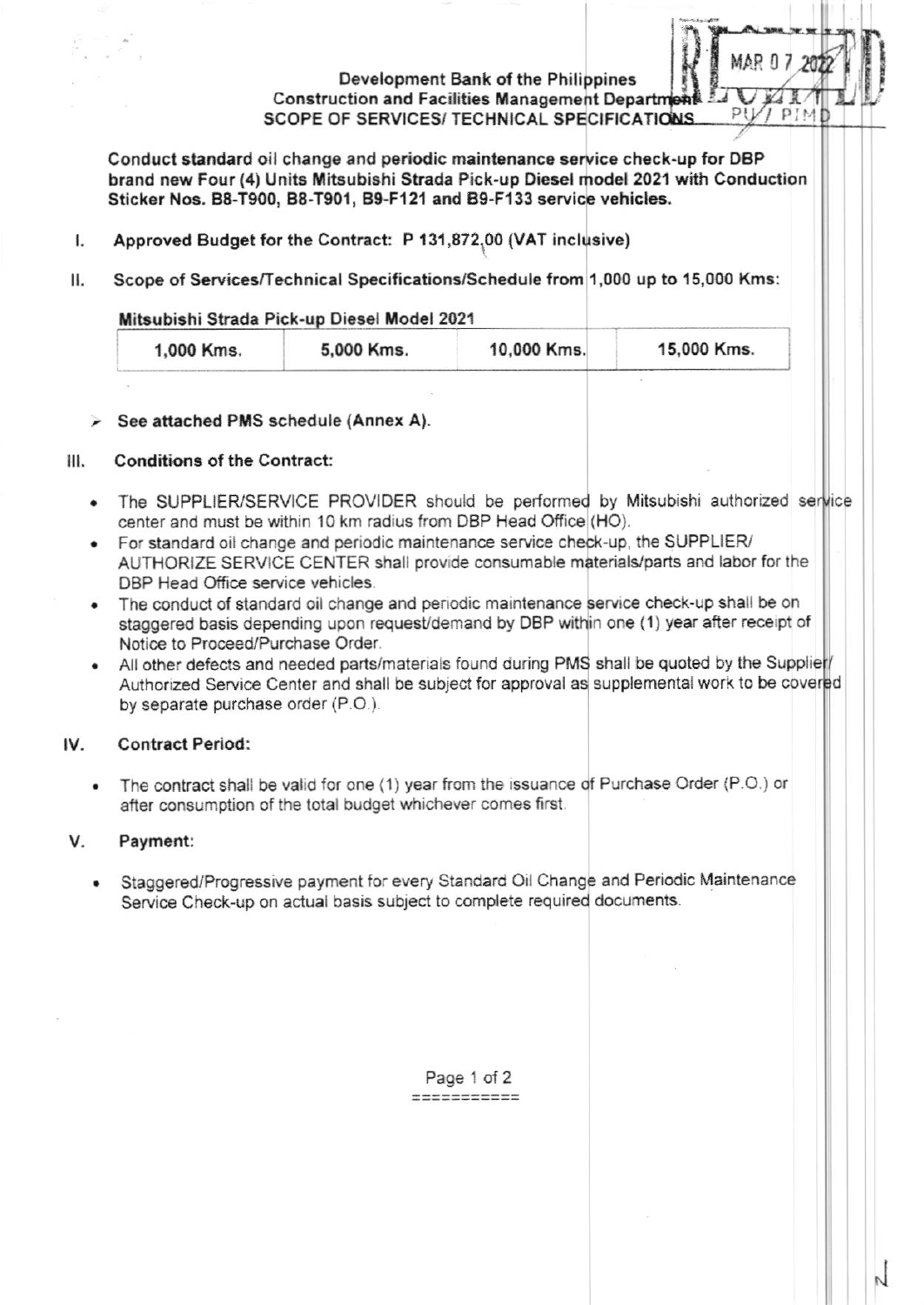|  | Dev't Bank of the Philip |  |  |
|--|--------------------------|--|--|
|  |                          |  |  |
|  | MAR 0 7 202              |  |  |
|  |                          |  |  |

#### VI. **Documentary Requirements:**

- a. PHILGEPS Registration Number.
- b. Mayor's/Business permit for the current year.
- c. Omnibus Sworn Statement; Secretary's Certificate (For ABC's above P50K).
- d. Certificate of Being an Authorized Service Center of Mitsubishi.

Prepared by: aradha

RICARLITO R. HERRADURA Automotive Mechanic-III

Recommending approval:

SM ALBERTO SANTIAGO A. BERMEJO Head-GSU, CFMD

Approved by:

AVP JOSE C/DELA FUENTE Acting Head-CIFMD, as per Office Order no. 234 dated 01 July 2021

> Page 2 of 2  $\frac{1}{2\pi i} \frac{1}{\sin \theta} \frac{1}{\cos \theta} \frac{1}{\cos \theta} \frac{1}{\cos \theta} \frac{1}{\cos \theta} \frac{1}{\cos \theta} \frac{1}{\cos \theta} \frac{1}{\cos \theta} \frac{1}{\cos \theta} \frac{1}{\cos \theta} \frac{1}{\cos \theta} \frac{1}{\cos \theta} \frac{1}{\cos \theta} \frac{1}{\cos \theta} \frac{1}{\cos \theta} \frac{1}{\cos \theta} \frac{1}{\cos \theta} \frac{1}{\cos \theta} \frac{1}{\cos \theta} \frac{1}{\cos \theta} \frac{1}{\cos \theta}$

Conduct standard oil change and periodic maintenance service check-up for DBP brand new Four (4) Units Mitsubishi Strada Pick-up Diesel model 2021 with Conduction Sticker Nos. B8-T900, B8-T901, B9-F121 and B9-F133 service vehicles.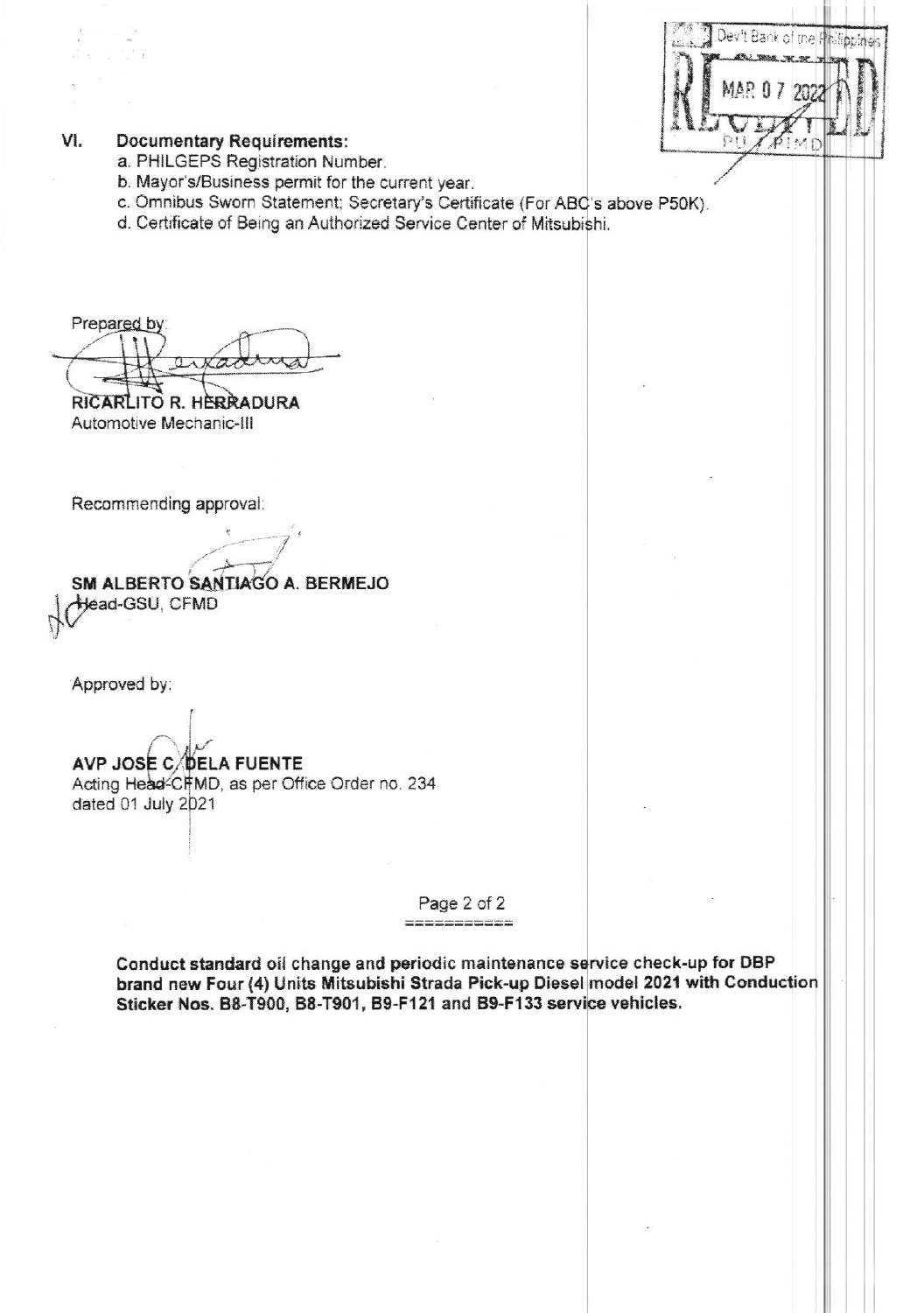# Development Bank of the Philippines Periodic Maintenance Service Check-up

| <b>ITEMS</b>               | PRICE      | <b>1K</b> | 5K        | 10K       | 15K       |  |
|----------------------------|------------|-----------|-----------|-----------|-----------|--|
| <b>LABOR CHARGE</b>        |            |           |           |           |           |  |
| PMS                        |            | FREE      | FREE      | 3,509.00  | 4,598.00  |  |
| <b>ENGINE DETAILING</b>    | 935.00     |           |           | 935.00    | 935.00    |  |
| ANTI VAC                   | 660.00     |           |           | 660.00    | 660.00    |  |
| WHEEL BALANCING            | 1,210.00   |           |           | 1,210.00  |           |  |
| <b>PARTS</b>               |            |           |           |           |           |  |
| DRAIN PLUG WASHER          | 57.00      | 57.00     | 57.00     | 57.00     | \$7.00    |  |
| MINERAL ENGINE OIL         | 2,455.00   | 2,455.00  | 2,455.00  | 2,455.00  | 2,455.00  |  |
| <b>ENGINE OIL FILTER</b>   | 1,439.00   | 1,439.00  | 1,439.00  | 1,439.00  | 1,439.00  |  |
| <b>FUEL FILTER ELEMENT</b> | 1,663.00   |           |           |           | 1,663.00  |  |
| WHEEL WEIGTHS              | 220.00     |           |           | 220.00    |           |  |
| <b>MATERIALS</b>           |            |           |           |           |           |  |
| <b>FUEL TREATMENT</b>      | 330.00     |           |           | 330.00    | 330.00    |  |
| <b>ENGINE FLUSH</b>        | 363.00     |           |           | 363.00    | 363.00    |  |
| RAGS AND SAND PAPER OWS    | 448.00     |           |           | 448.00    | 448.00    |  |
| MISCELLANEOUS              | 123.00     | 123.00    | 123.00    | 123.00    | 123.00    |  |
| <b>BRAKE PASTE</b>         |            |           |           |           |           |  |
| Total P                    |            | 4,074.00  | 4,074.00  | 11,749.00 | 13,071.00 |  |
| TOTAL COST (x4 units) P    |            | 16,296.00 | 16,296.00 | 46,996.00 | 52,284.00 |  |
| Php<br><b>TOTAL:</b>       | 131,872.00 |           |           |           |           |  |

T